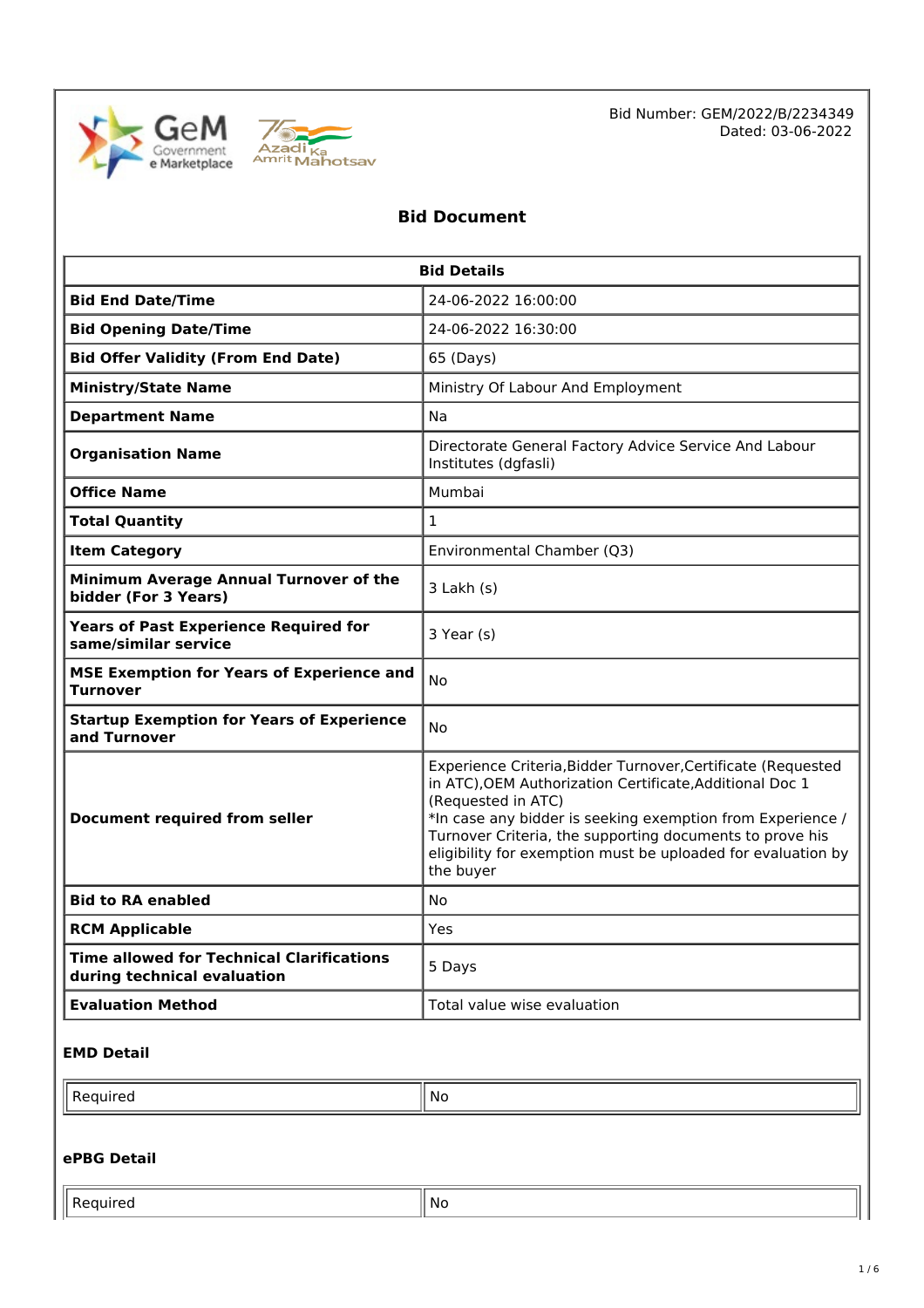## **Splitting**

Bid splitting not applied.

### **MII Purchase Preference**

MII Purchase Preference Yessex All Yes

## **MSE Purchase Preference**

MSE Purchase Preference Yes

1. The minimum average annual financial turnover of the bidder during the last three years, ending on 31st March of the previous financial year, should be as indicated above in the bid document. Documentary evidence in the form of certified Audited Balance Sheets of relevant periods or a certificate from the Chartered Accountant / Cost Accountant indicating the turnover details for the relevant period shall be uploaded with the bid. In case the date of constitution / incorporation of the bidder is less than 3-year-old, the average turnover in respect of the completed financial years after the date of constitution shall be taken into account for this criteria.

2. Experience Criteria: In respect of the filter applied for experience criteria, the Bidder or its OEM {themselves or through reseller(s)} should have regularly, manufactured and supplied same or similar Category Products to any Central / State Govt Organization / PSU / Public Listed Company for number of Financial years as indicated above in the bid document before the bid opening date. Copies of relevant contracts to be submitted along with bid in support of having supplied some quantity during each of the Financial year. In case of bunch bids, the category of primary product having highest value should meet this criterion.

3. Preference to Make In India products (For bids < 200 Crore):Preference shall be given to Class 1 local supplier as defined in public procurement (Preference to Make in India), Order 2017 as amended from time to time and its subsequent Orders/Notifications issued by concerned Nodal Ministry for specific Goods/Products. The minimum local content to qualify as a Class 1 local supplier is denoted in the bid document. If the bidder wants to avail the Purchase preference, the bidder must upload a certificate from the OEM regarding the percentage of the local content and the details of locations at which the local value addition is made along with their bid, failing which no purchase preference shall be granted. In case the bid value is more than Rs 10 Crore, the declaration relating to percentage of local content shall be certified by the statutory auditor or cost auditor, if the OEM is a company and by a practicing cost accountant or a chartered accountant for OEMs other than companies as per the Public Procurement (preference to Make-in -India) order 2017 dated 04.06.2020. Only Class-I and Class-II Local suppliers as per MII order dated 4.6.2020 will be eligible to bid. Non - Local suppliers as per MII order dated 04.06.2020 are not eligible to participate. However, eligible micro and small enterprises will be allowed to participate .In case Buyer has selected Purchase preference to Micro and Small Enterprises clause in the bid, the same will get precedence over this clause.

4. Purchase preference to Micro and Small Enterprises (MSEs): Purchase preference will be given to MSEs as defined in Public Procurement Policy for Micro and Small Enterprises (MSEs) Order, 2012 dated 23.03.2012 issued by Ministry of Micro, Small and Medium Enterprises and its subsequent Orders/Notifications issued by concerned Ministry. If the bidder wants to avail the Purchase preference, the bidder must be the manufacturer of the offered product in case of bid for supply of goods. Traders are excluded from the purview of Public Procurement Policy for Micro and Small Enterprises. In respect of bid for Services, the bidder must be the Service provider of the offered Service. Relevant documentary evidence in this regard shall be uploaded along with the bid in respect of the offered product or service. If L-1 is not an MSE and MSE Seller (s) has/have quoted price within L-1+ 15% (Selected by Buyer)of margin of purchase preference /price band defined in relevant policy, such Seller shall be given opportunity to match L-1 price and contract will be awarded for 25%(selected by Buyer) percentage of total QUANTITY.

5. Estimated Bid Value indicated above is being declared solely for the purpose of guidance on EMD amount and for determining the Eligibility Criteria related to Turn Over, Past Performance and Project / Past Experience etc. This has no relevance or bearing on the price to be quoted by the bidders and is also not going to have any impact on bid participation. Also this is not going to be used as a criteria in determining reasonableness of quoted prices which would be determined by the buyer based on its own assessment of reasonableness and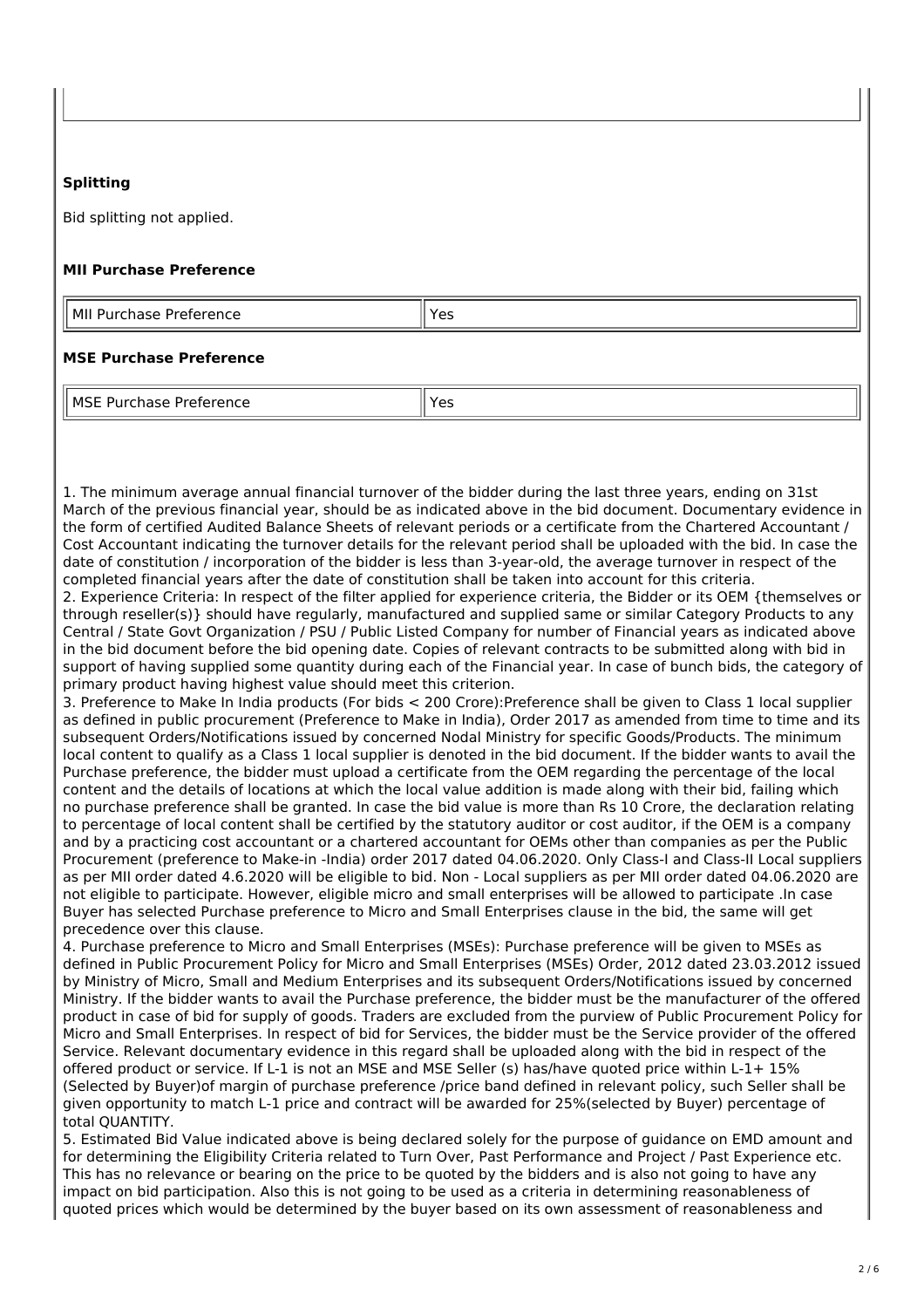based on competitive prices received in Bid / RA process.

# **Section 9(3) Of GST**

Where ever RCM is applicable, sellers (Regular GST registered seller who opted out of FCM , unregistered seller, seller registered under composition scheme)will be forced to put Zero GST and GST cess in their bids. Buyer will have liability of paying the GST and GST cess to the government on the specified rate mentioned by them in this Bid.

# **Environmental Chamber ( 1 pieces )**

**(Minimum 50% and 20% Local Content required for qualifying as Class 1 and Class 2 Local Supplier respectively)**

Brand Type Registered Brand

## **Technical Specifications**

### \* As per GeM Category Specification

| <b>Specification</b>                                                | <b>Specification Name</b>                                                      | <b>Bid Requirement (Allowed Values)</b>                                                              |  |
|---------------------------------------------------------------------|--------------------------------------------------------------------------------|------------------------------------------------------------------------------------------------------|--|
| <b>MATERIAL</b>                                                     | <b>Outer Body Material of</b><br><b>Environmental Chamber</b>                  | Pre-painted zinc coated sheet                                                                        |  |
|                                                                     | <b>Insulation Material</b>                                                     | Polystyrene Foam                                                                                     |  |
| <b>DESIGN</b>                                                       | <b>No of Rack</b>                                                              | 3                                                                                                    |  |
|                                                                     | Fan Control                                                                    | Automatic                                                                                            |  |
|                                                                     | Features of digital display                                                    | Temperature, weekdays, time, humidity, fan speed,<br>programme status and set-up values-language, NA |  |
| <b>CAPACITY AND</b><br><b>DIMENSION</b>                             | <b>Humidity Chamber</b><br>Capacity(in ltr)                                    | 350                                                                                                  |  |
|                                                                     | <b>Thickness of insulated</b><br>material(in mm)                               | 75                                                                                                   |  |
|                                                                     | <b>Capacity of in built water</b><br>tank(in ltr)                              | 10                                                                                                   |  |
|                                                                     | <b>Thickness of Inner Stainless</b><br><b>Steel Sheet(in mm)</b>               | 1.2                                                                                                  |  |
|                                                                     | <b>Thickness of outside Pre-</b><br><b>Painted zinc coated</b><br>sheet(in mm) | 1.5                                                                                                  |  |
|                                                                     | <b>Thickness of outside</b><br>stainless                                       | 1.2                                                                                                  |  |
| <b>PERFORMANCE</b>                                                  | <b>Four points</b><br>temperature/humidity<br>adjustment                       | Yes                                                                                                  |  |
| <b>Calibration- Three freely</b><br>selectable temperature<br>value |                                                                                | Yes                                                                                                  |  |
|                                                                     |                                                                                |                                                                                                      |  |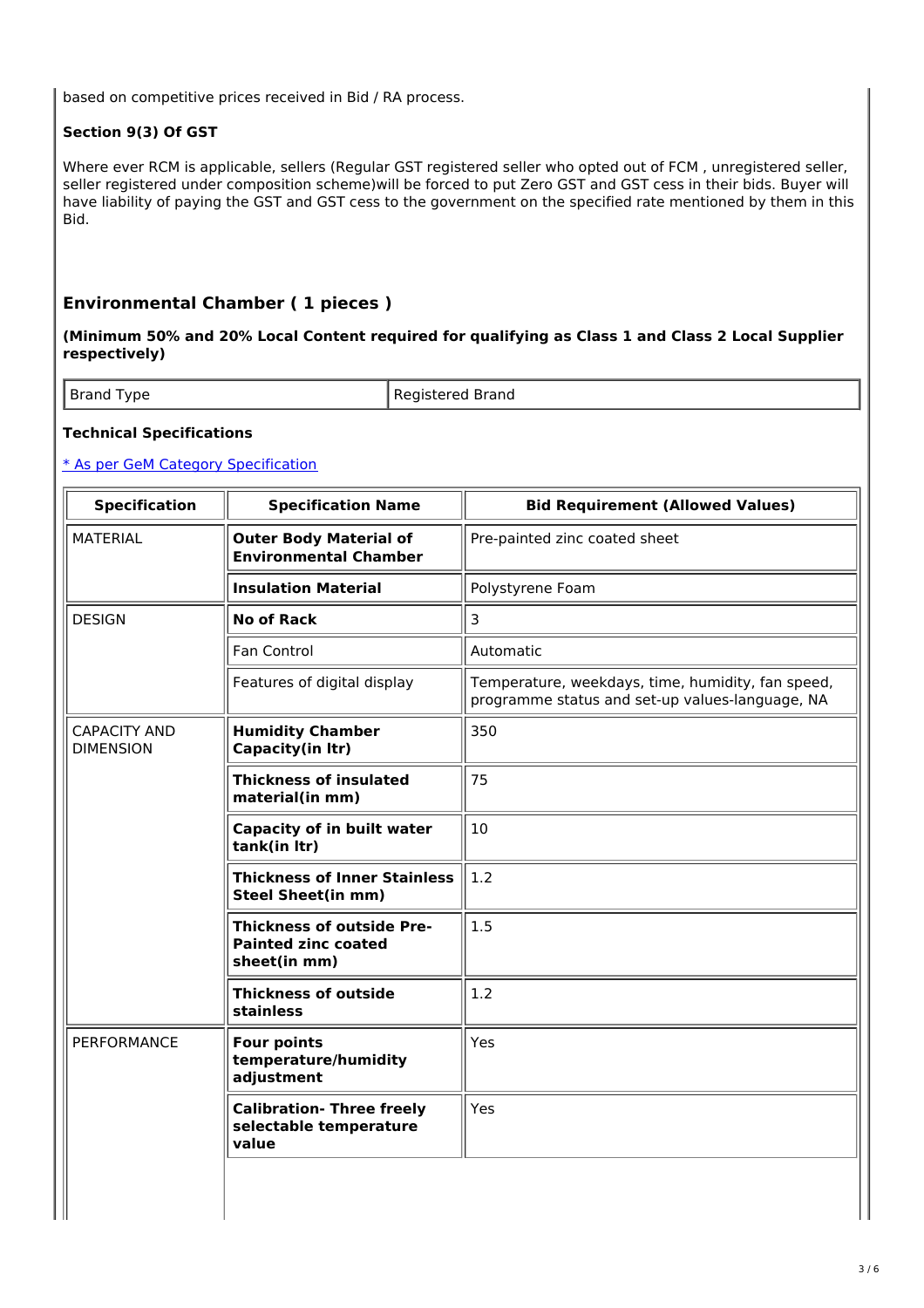| <b>Specification</b> | <b>Specification Name</b>                                                                                                                                                            | <b>Bid Requirement (Allowed Values)</b> |
|----------------------|--------------------------------------------------------------------------------------------------------------------------------------------------------------------------------------|-----------------------------------------|
|                      | Fan control- depending on<br>operation status automatic<br>adaption of fan speed resp<br>manual adjustment from 10<br>to 100 %                                                       | Yes                                     |
|                      | Interface Printer- parallel<br>printer interface (incl real<br>time clock with date<br>function) for all PCL3-<br>compatible ink jet printers<br>for GLP-conforming<br>documentation | Yes                                     |
|                      | <b>Documentation- integrated</b><br>ring memory as data logger<br>for GLPconforming long-<br>term documentation of all<br>relevant parameters - 1024<br>kB.                          | Yes                                     |
|                      | Alarm- with visual and<br>acoustic alarm in case of<br>over-/under temperature<br>and underhumidity, open<br>door and empty water tank                                               | Yes                                     |
|                      | Temperature range without<br>humidity from -42°C up to<br>$+190^{\circ}$ C                                                                                                           | <b>Yes</b>                              |
|                      | Temperature range with<br>humidity from +10°C up to<br>$+95^{\circ}$ C                                                                                                               | Yes                                     |
|                      | <b>Temperature distribution</b><br>+/- 0POINT5 up to 2K                                                                                                                              | Yes                                     |
|                      | <b>Temperature Sensor-2</b><br>Pt100 sensors DIN Class A<br>in 4-wire-circuit for mutual<br>monitoring, taking over<br>functions in case of an error                                 | Yes                                     |
|                      | Display- resolution of<br>display for set point values<br>0 POINT 1°C up to 99 POINT<br>9°C, 0 POINT 5°C from<br>100°C and for actual values<br>0 POINT 1°C (LED)                    | Yes                                     |

**Additional Specification Parameters - Environmental Chamber ( 1 pieces )**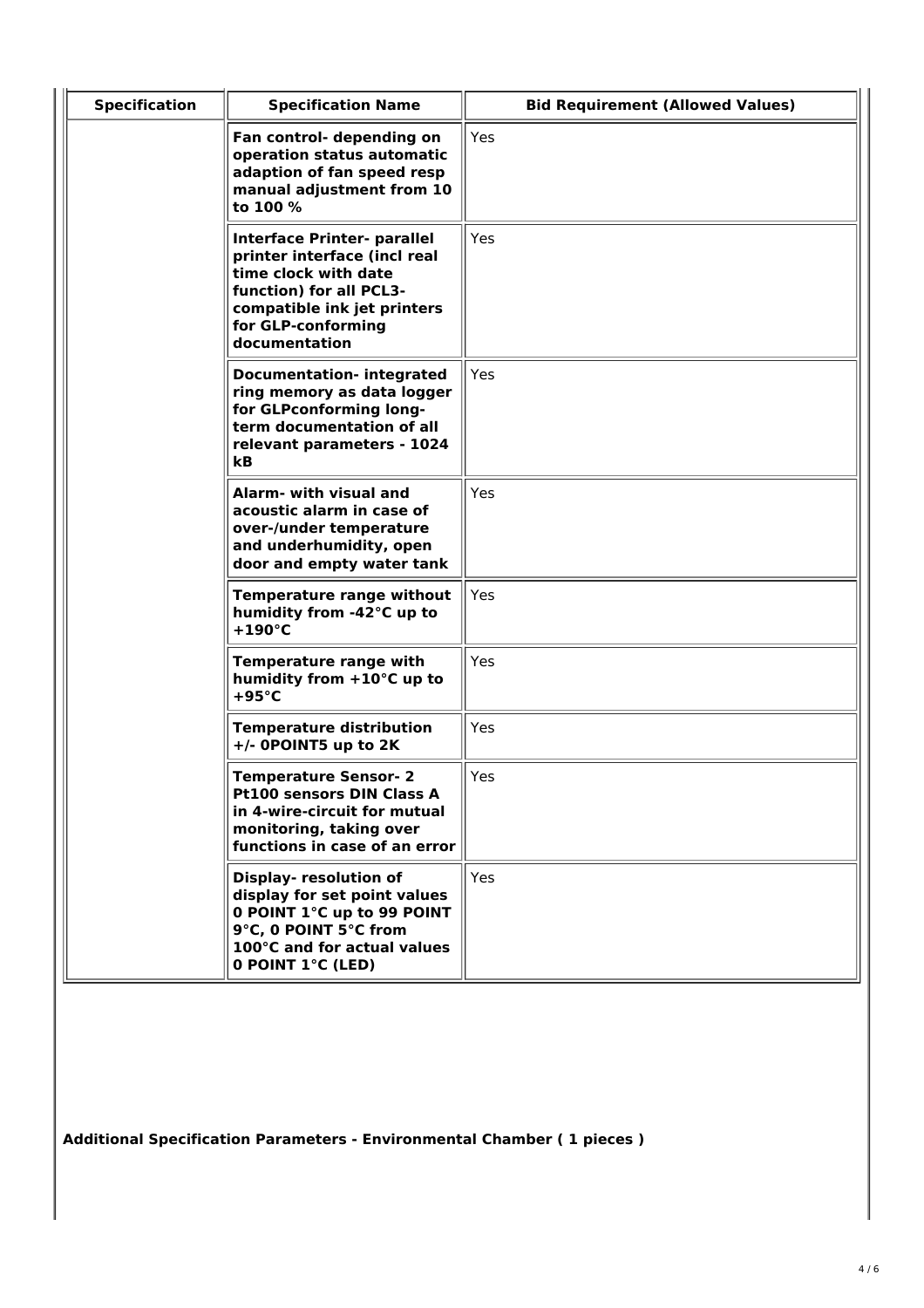| <b>Specification Parameter</b><br><b>Name</b> | <b>Bid Requirement (Allowed Values)</b> |
|-----------------------------------------------|-----------------------------------------|
| Capacity of Environmental<br>chamber          | 200 lit                                 |

\* Bidders offering must also comply with the additional specification parameters mentioned above.

### **Input Tax Credit(ITC) and Reverse Charge(RCM) Details**

| <b>ITC on</b> | <b>ITC on GST</b> | <b>RCM</b>        | GST as per | <b>GST Cess 1 as</b> | <b>GST Cess 2 as</b> | <b>Optional</b> |
|---------------|-------------------|-------------------|------------|----------------------|----------------------|-----------------|
| GST           | <b>Cess</b>       | <b>Applicable</b> | <b>RCM</b> | per RCM              | per RCM              | <b>RCM</b>      |
| <b>NA</b>     | <b>NA</b>         | Yes.              | 18%        | ΝA                   | ΝA                   | No              |

## **Consignees/Reporting Officer and Quantity**

| S.No. | <b>Consignee/Reporti</b><br>ng Officer | <b>Address</b>                                                                                                                                                                                                                | Quantity | <b>Delivery Days</b> |
|-------|----------------------------------------|-------------------------------------------------------------------------------------------------------------------------------------------------------------------------------------------------------------------------------|----------|----------------------|
|       | Acharekar                              | 400022, CENTRAL LABOUR<br>INSTITUTE DIRECTORATE<br><b>GENERAL FACTORY ADVICE</b><br>Dhanashree Hemant    SERVICE AND LABOUR<br>INSTITUTES, VYAAVASAYIK<br>SURAKSHA AUR SWASTHYA<br>BHAVAN, N.S.MANKIKAR MARG,<br>SION, MUMBAI |          | 90                   |

# **Buyer Added Bid Specific Terms and Conditions**

## 1. **Generic**

OPTION CLAUSE: The Purchaser reserves the right to increase or decrease the quantity to be ordered up to 25 percent of bid quantity at the time of placement of contract. The purchaser also reserves the right to increase the ordered quantity by up to 25% of the contracted quantity during the currency of the contract at the contracted rates. Bidders are bound to accept the orders accordingly.

## 2. **Generic**

Bidders are advised to check applicable GST on their own before quoting. Buyer will not take any responsibility in this regards. GST reimbursement will be as per actuals or as per applicable rates (whichever is lower), subject to the maximum of quoted GST %.

### 3. **OEM**

IMPORTED PRODUCTS: In case of imported products, OEM or Authorized Seller of OEM should have a registered office in India to provide after sales service support in India. The certificate to this effect should be submitted.

# 4. **Certificates**

Bidder's offer is liable to be rejected if they don't upload any of the certificates / documents sought in the Bid document, ATC and Corrigendum if any.

### 5. **Certificates**